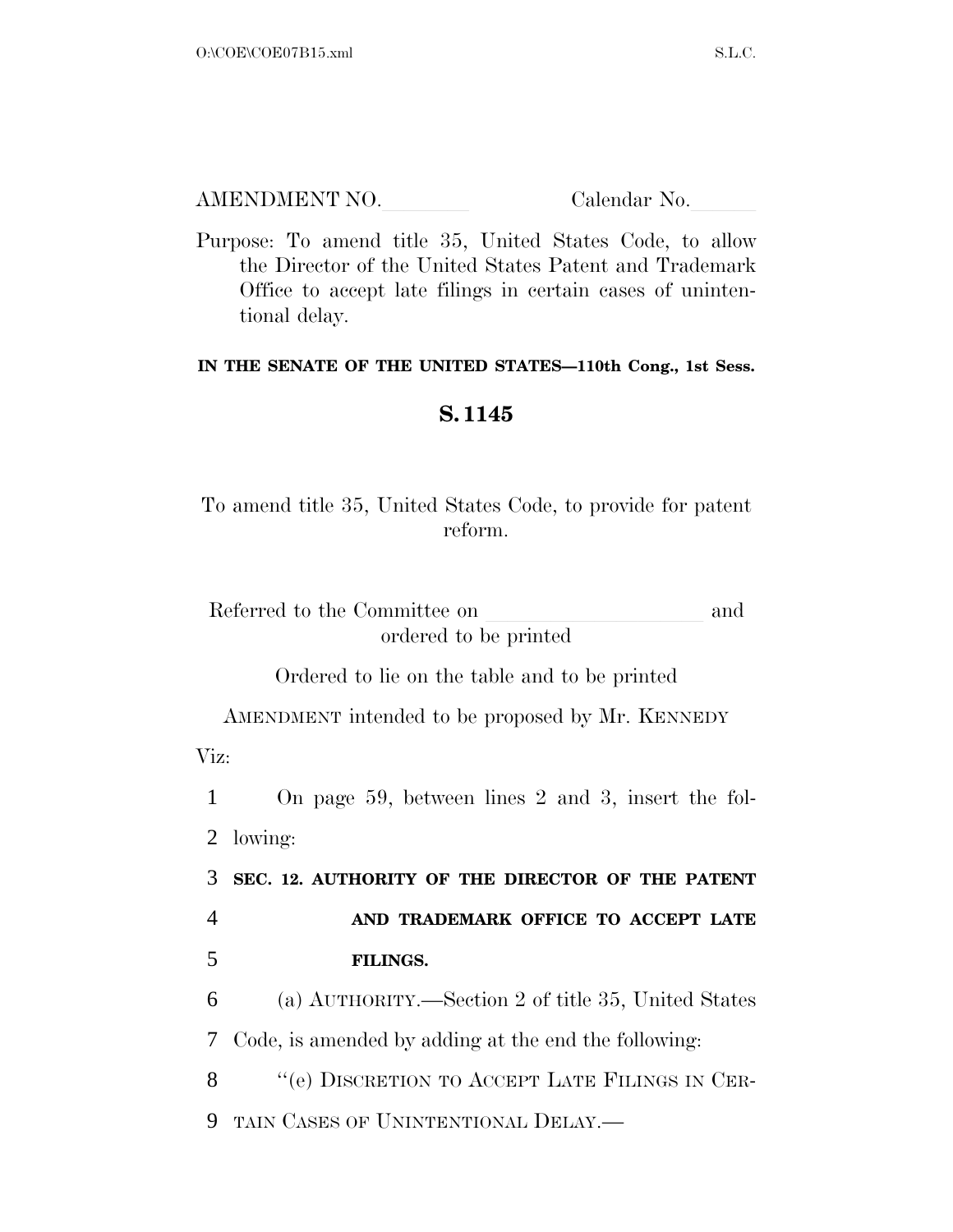| $\mathbf{1}$   | "(1) IN GENERAL.—The Director may accept                 |
|----------------|----------------------------------------------------------|
| $\overline{2}$ | any application or other filing made by—                 |
| 3              | $\lq\lq$ an applicant for, or owner of, a pat-           |
| $\overline{4}$ | ent after the applicable deadline set forth in           |
| 5              | this title with respect to the application or pat-       |
| 6              | ent; or                                                  |
| 7              | $\lq\lq (B)$ an applicant for, or owner of, a mark       |
| 8              | after the applicable deadline under the Trade-           |
| 9              | mark Act of 1946 with respect to the registra-           |
| 10             | tion or other filing of the mark,                        |
| 11             | to the extent that the Director considers appro-         |
| 12             | priate, if the applicant or owner files a petition with- |
| 13             | in 30 days after such deadline showing, to the satis-    |
| 14             | faction of the Director, that the delay was uninten-     |
| 15             | tional.                                                  |
| 16             | "(2) TREATMENT OF DIRECTOR'S ACTIONS ON                  |
| 17             | PETITION.—If the Director has not made a deter-          |
| 18             | mination on a petition filed under paragraph (1)         |
| 19             | within 60 days after the date on which the petition      |
| 20             | is filed, the petition shall be deemed to be denied. A   |
| 21             | decision by the Director not to exercise, or a failure   |
| <u>22</u>      | to exercise, the discretion provided by this subsection  |
| 23             | shall not be subject to judicial review.                 |
| 24             | OTHER PROVISIONS NOT<br>(3)<br>AFFECTED.-                |
| 25             | This subsection shall not apply to any other provi-      |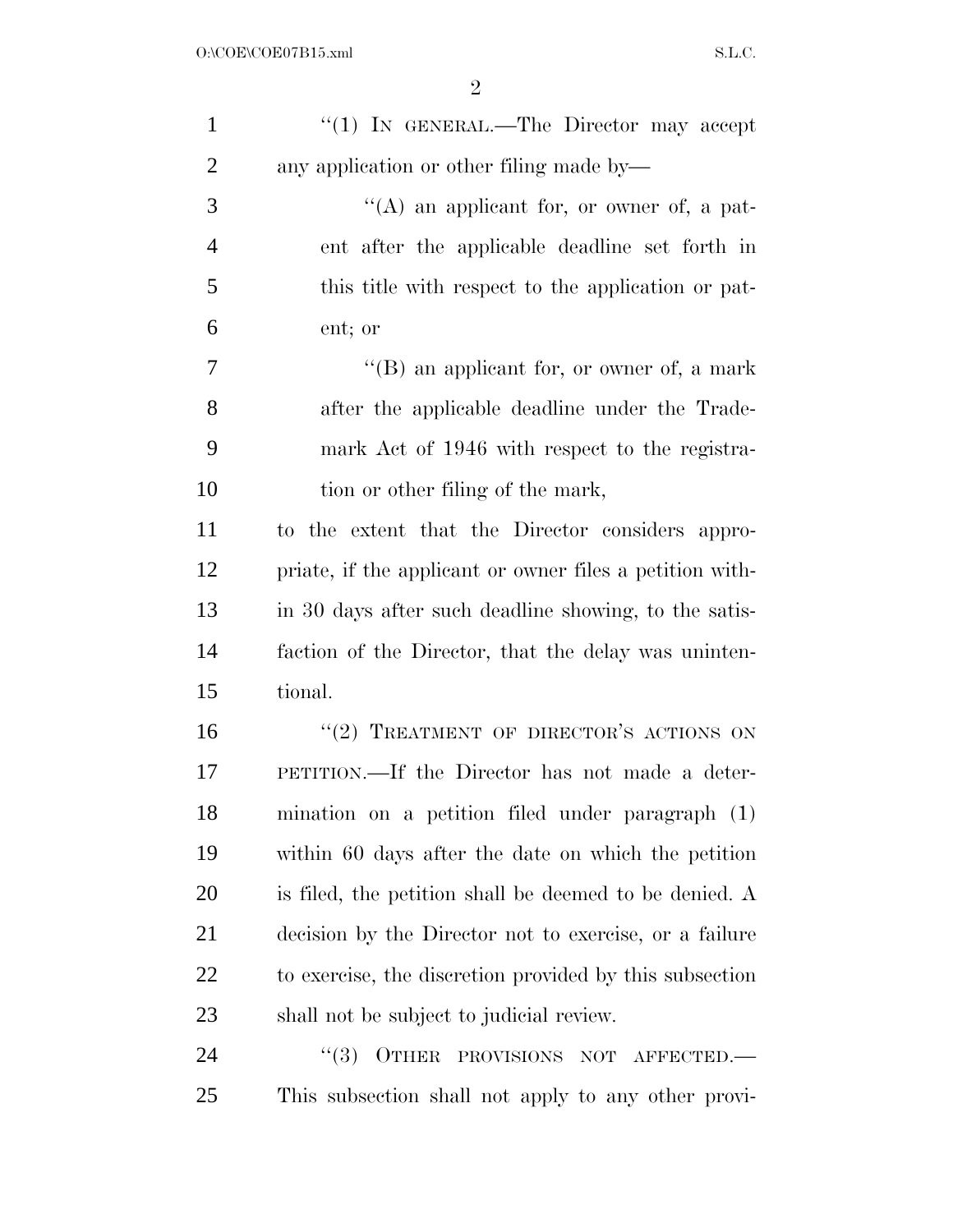| $\mathbf{1}$   | sion of this title, or to any provision of the Trade-  |
|----------------|--------------------------------------------------------|
| $\overline{2}$ | mark Act of 1946, that authorizes the Director to      |
|                |                                                        |
| 3              | accept, under certain circumstances, applications or   |
| $\overline{4}$ | other filings made after a statutory deadline or to    |
| 5              | statutory deadlines that are required by reason of     |
| 6              | the obligations of the United States under any trea-   |
| 7              | ty.                                                    |
| 8              | "(4) DEFINITION.—In this subsection, the term          |
| 9              | 'Trademark Act of 1946' means the Act entitled An      |
| 10             | Act to provide for the registration and protection of  |
| 11             | trademarks used in commerce, to carry out the pro-     |
| 12             | visions of certain international conventions, and for  |
| 13             | other purposes., approved July 5, 1946 (15 U.S.C.      |
| 14             | 1051 et seq.).".                                       |
| 15             | (b) <b>АРР</b> ЫСАВШТҮ.—                               |
| 16             | (1) IN GENERAL.—The amendment made by                  |
| 17             | subsection (a) shall apply to any application or other |
| 18             | filing that—                                           |
| 19             | $(A)$ is filed on or after the date of the en-         |
| 20             | actment of this Act; or                                |
| 21             | (B) on such date of enactment, is pending              |
| 22             | before the Director or is subject to judicial re-      |
| 23             | view.                                                  |
| 24             | (2) TREATMENT OF PENDING APPLICATIONS                  |
| 25             | AND FILINGS.—In the case of any application or fil-    |